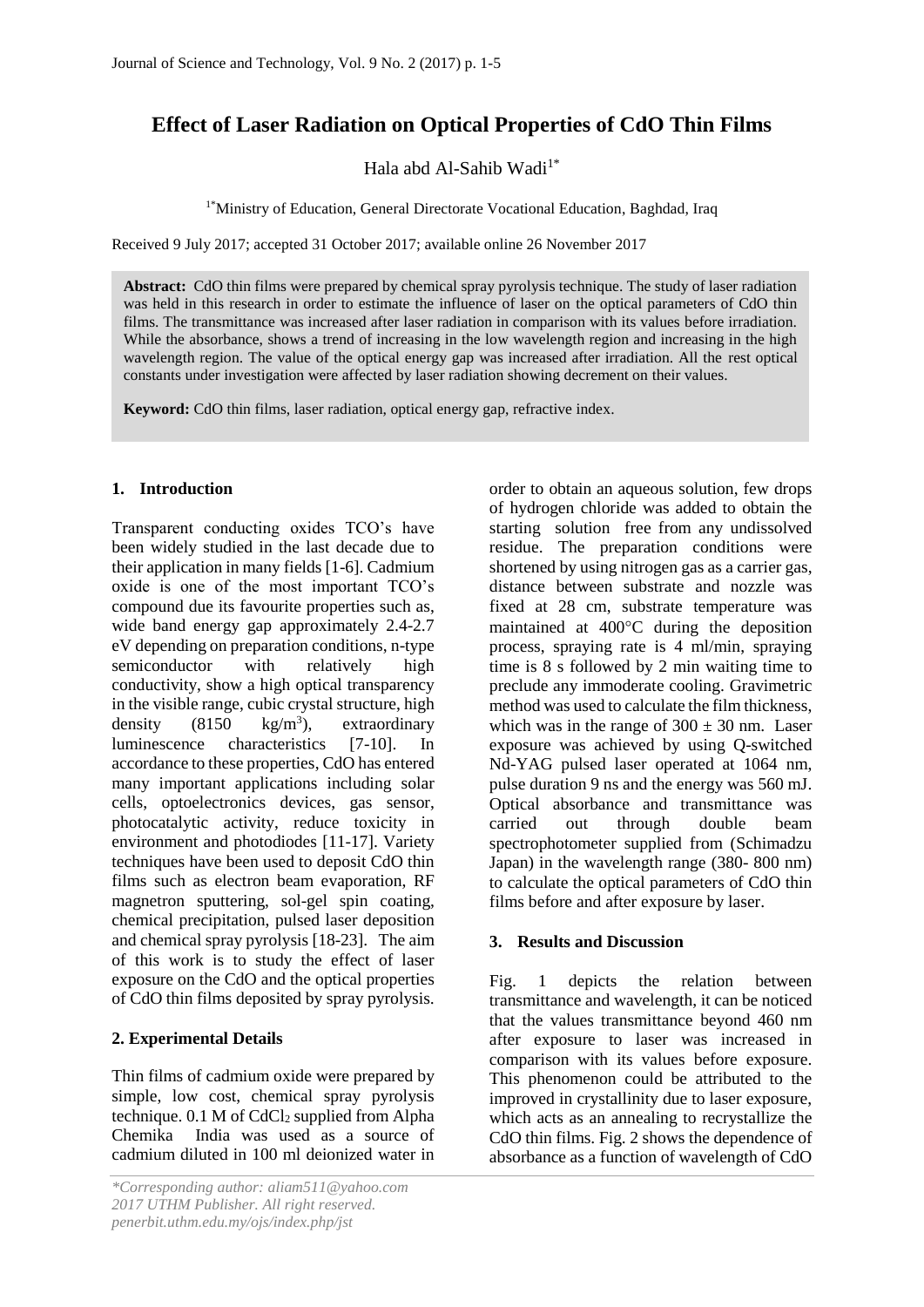thin films before and after irradiation with laser. It can be clearly seen that the transmittance was increased after irradiation with laser in the short wavelengths, then intersects with the curve before irradiation near 480 nm, which represent the absorption edge and assure that the irradiation does not highly affect the optical energy gap. After 510 nm the curve tend to decrease after irradiation in comparison with its value before irradiation.



**Fig. 1** Transmittance versus wavelength of CdO thin film before and after irradiated by laser.



**Fig. 2** Absorbance versus wavelength of CdO thin film before and after irradiated by laser.

The optical band gap is obtained from Tauc's model from the following relation [24]:

$$
\alpha h\vartheta = A (h\vartheta - E_g)^n \tag{1}
$$

Where  $h\theta$  is the photon energy, A constant,  $\alpha$  is the absorption coefficient in  $cm^{-1}$ ,  $E<sub>g</sub>$  is the optical energy gap and *n* determining kind of transition for direct allowed and forbidden transitions which is *n* is equal to  $\frac{1}{2}$  and  $\frac{2}{3}$ respectively, for indirect allowed and forbidden transitions  $n$  is equal to 2 and 3 respectively. Fig. 3 shows the relation between  $(\alpha h \theta)^2$  as a function of photon energy . From this figure one could estimate the optical energy gap which was around 2.46 eV and 2.5 eV for CdO thin films before and after irradiation by laser respectively. The increases of the optical energy gap could be attributed to the increasing in the average crystallite size due to laser radiation.



Fig. 3  $(\alpha h\vartheta)^2$  versus photon energy of CdO thin film (a) before and (b) after irradiated by laser.

The refractive index *n* could be calculated utilizing the following relation [25]

$$
n = \left(\frac{1+R}{1-R}\right) + \sqrt{\frac{4R}{(1-R)^2} - k^2} \tag{2}
$$

Where *R* represents the reflectance, which was calculated from the absorbance and transmittance data utilizing the conservation law,  $k$  is the extinction coefficient and can be estimated from this relation [26].

$$
k = \frac{\alpha \lambda}{4\pi} \tag{3}
$$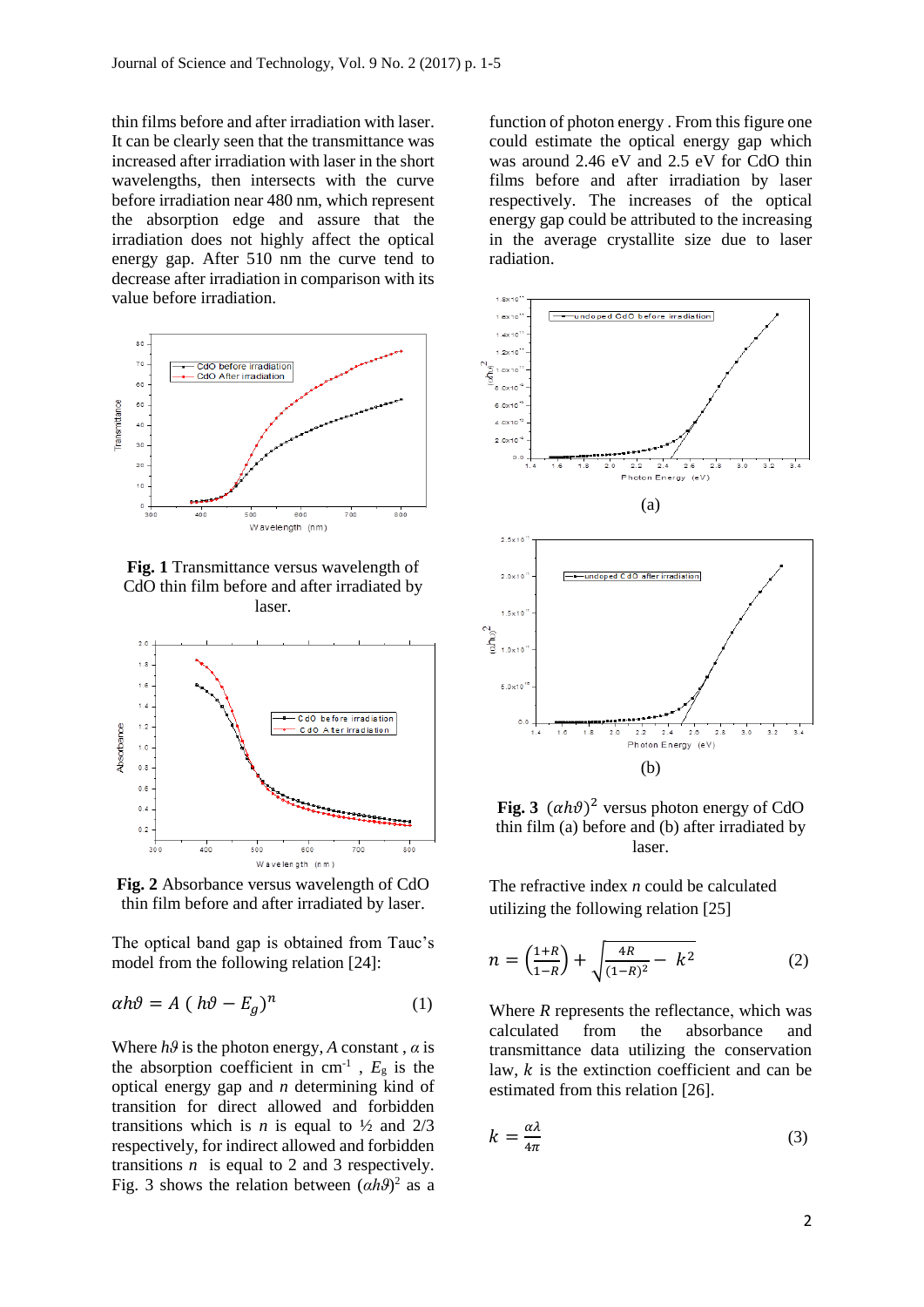The dependence of refractive index on wavelength is shown in Fig. 4. It can be seen that that the refractive index was decreased after laser radiation for all the values of wavelength, showing a peak shift toward high wavelength (red shift).



**Fig. 4** Refractive index versus wavelength of CdO thin film before and after irradiated by laser.

Fig. 5 depict the relation between extinction coefficient and wavelength of CdO thin films before and after laser radiation. The same behaviour was noticed in Fig.2 for the absorption coefficient due to the extinction coefficient that depends on the value of absorption coefficient.



**Fig. 5** Extinction coefficient versus wavelength of CdO thin film before and after irradiated by laser.

The real  $\varepsilon_r$  and imaginary parts of the dielectric constant are related to refractive index and extinction coefficient values through the following formulas [27]:

$$
\varepsilon_r = n^2 - k^2 \tag{4}
$$

$$
\varepsilon_i = 2nk \tag{5}
$$

Fig. 6 and Fig. 7 depicts the relation between real and imaginary parts of dielectric constant of CdO thin films before and after irradiated by laser. The same trend was noticed for both real and imaginary parts that their values after irradiation were decreased. The values of the real part were higher than the value of the imaginary parts according to their dependence of refractive index.



**Fig. 6** Real part of dielectric constant versus wavelength of CdO thin films.



**Fig. 7** Imaginary part of dielectric constant versus wavelength of CdO thin films.

#### **4. Conclusion**

CdO thin films were prepared successfully by spray pyrolysis technique. The optical energy gap and the transmittance were increased after laser radiation, in this case we can conclude that the laser worked like annealing temperature to enhance the crystallization of thin films.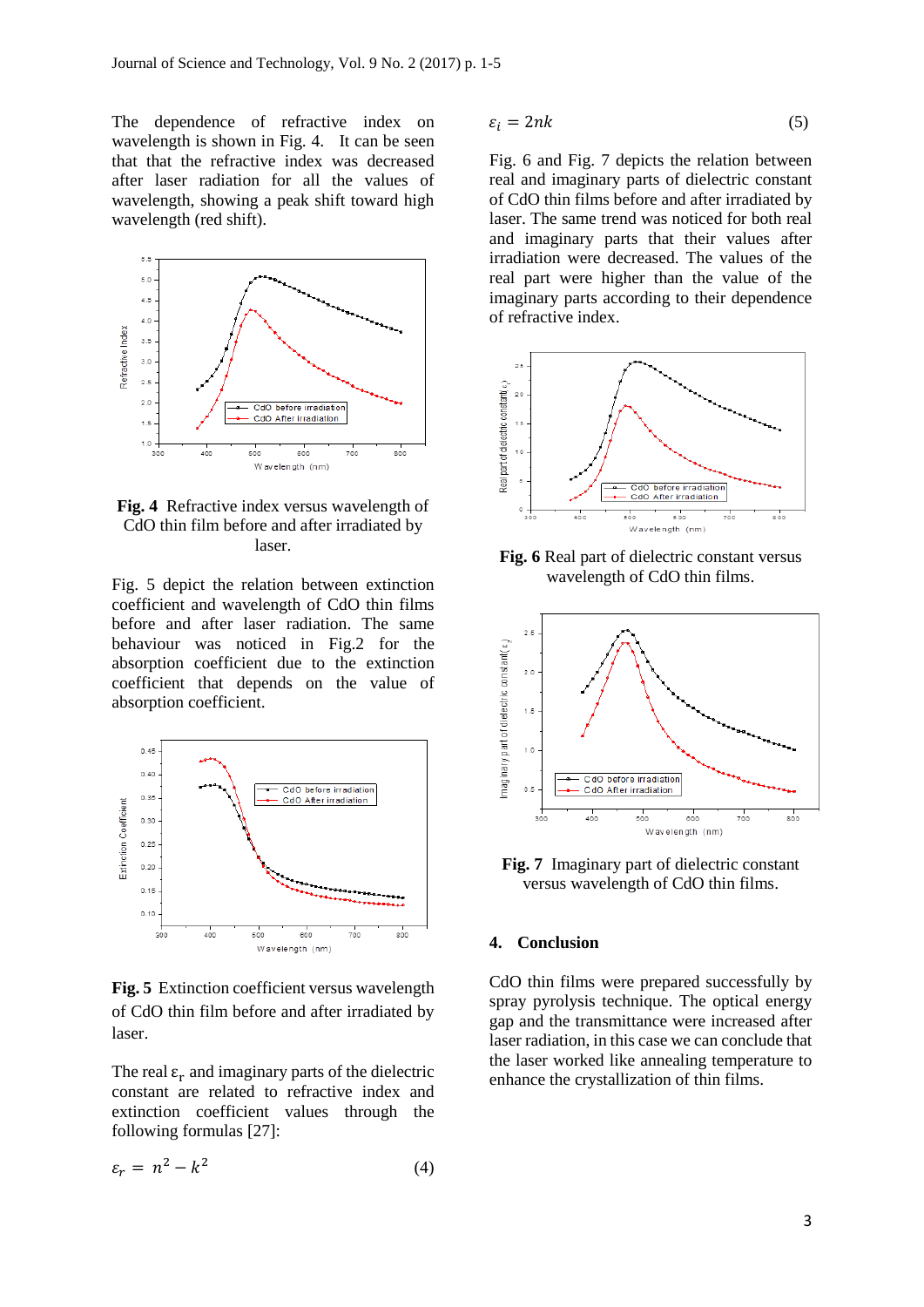#### **References**

- [1] Yaodong Liu, Lei Zhao, Jianshe Lian, (2006). Al-doped ZnO films by pulsed laser deposition at room temperature, *Vacuum* 81 18–21.
- [2] Raghumani Singh Ningthoujam, (2009). S.K. Kulshreshtha, Nanocrystalline SnO2 from thermal decomposition of tin citrate crystal: Luminescence and Raman studies, *Materials Research Bulletin* 44 57–62.
- [3] Linhua Xu, Xiangyin Li, (2010) Influence of Fe-doping on the structural and optical properties of ZnO thin films prepared by sol–gel method, *Journal of Crystal Growt*h 312851–855.
- [4] Raid A. Ismail, Nadir F. Habubi, Abdulla M. Ali, (2012) Structural and electrical properties of CdO/porous-Si heterojunction, *Iraqi Journal of Ph*ysics, Vol.10, No.18, 76-85.
- [5] Raid A. Ismail, Nadir F. Habubi, Esraa H. Hadi, (2016). Synthesized and characterization of pure and Er+3 doped ZnO nanoparticles by using laser ablation in ethanol, *WSN,* 33, 67-78.
- [6] Sabah. A. Salman, Salah. Q. Hazza, Sura. J. Abbas, (2017). Effect of Sn Doping on Structural and Electrical Properties of ZnO Thin Films Prepared by Chemical Spray Pyrolysis Method, *Invention Journal of Research Technology in Engineering & Management*, Volume 11-5.
- [7] Adel H. Omran Alkhayatt , Imad A. Disher Al-hussainy, Oday A. Chichan Al-rikaby, (2014) Annealing Effect on the Structural and Optical Properties of Sol-Gel Deposited Nanocrystalline CdO Thin Films, *Advances in Physics Theories and Applications*, 341-7.
- [8] A. Bagheri Khatibani, S.M. Rozati, Z.A. Hallaj, (2013) Synthesis and characterization of nanostructure CdO:Zn thin films deposited by spray pyrolysis technique: Molarity and heat treatment effects, *Materials Science in Semiconductor Processing*, 16, 980-986.
- [9] M. Zaien, N. M. Ahmed, and Z. Hassan, (2013) Fabrication and Characterization of an n-CdO/p-Si Solar Cell by Thermal Evaporation in a Vacuum, *Int. J. Electrochem. Sci*., 8 6988 – 6996.
- [10] Hadaate Ullah, Ridoanur Rahaman, Shahin Mahmud, (2017) Optical Properties of Cadmium Oxide (CdO) Thin Films,

*Indonesian Journal of Electrical Engineering and Computer Science*, 5 81- 84.

- [11] N. E. Makori, I. A. Amatalo, P. M. Karimi, W. K. Njoroge, (2014) Optical and Electrical Properties of CdO: Sn Thin Films for Solar Cell Applications, *International Journal of Optoelectronic Engineering,* 4(1): 11-15.
- [12] Purohit Anuradha Chander, S. Patel, S.L. Rangra, K.J. Dhaka, (2017) M.S. Substrate dependent physical properties of evaporated CdO thin films for optoelectronic applications, *Physics Letters A*, 3811910-1914.
- [13] Xia Weijun, Liu Yanli, Li Junhua, Chen Chao, (2016) Investigation of CdO hexagonal nanoflakes synthesized by a hydrothermal method for liquefied petroleum gas detection, *Analytical Methods*, 86265-6269.
- [14] P. Senthil Kumar, M. Selvakumar, S. Ganesh Babu, S. Karuthapandian, Santanu Chattopadhyay (2015) CdO nanospheres: Facile synthesis and bandgap modification for the superior photocatalytic activity, *Materials Letters*, 151 45–48.
- [15] Almuri Sricharani Rao, Selvaraj Uthra, Kumar Vadivel Vinod, Anthony Savarimuthu Philip, Tsatsakis Aristides Michael, Golokhvast Kirill Sergeevich, Raman Thiagarajan (2017) Effect of surfactant in mitigating cadmium oxide nanoparticle toxicity: Implications for mitigating cadmium toxicity in environment, *Environmental Research*, 152141-149.
- [16] M. Soylu and H.S. Kader, (2016) Based on CdO Thin Films as Electron Transport Layer, *Journal of Electronic Materials*, published online 2 August 2016.
- [17] A. Bera, K. Deb, A. Debnath, K. Sarkar, K. L. Bhowmik, B. Saha, (2016) Ohmic contact of n-Type CdO film with FTO Coated Glass for Photonic Device Applications, *The International Conference on Fiber Optics and Photonics* © OSA 2016.
- [18] Anuradha Purohit, S. Chander, M.S. Dhaka, (2017) Impact of annealing on physical properties of e-beam evaporated polycrystalline CdO thin films for optoelectronic applications, *Optical Materials*, 66, 512-518.